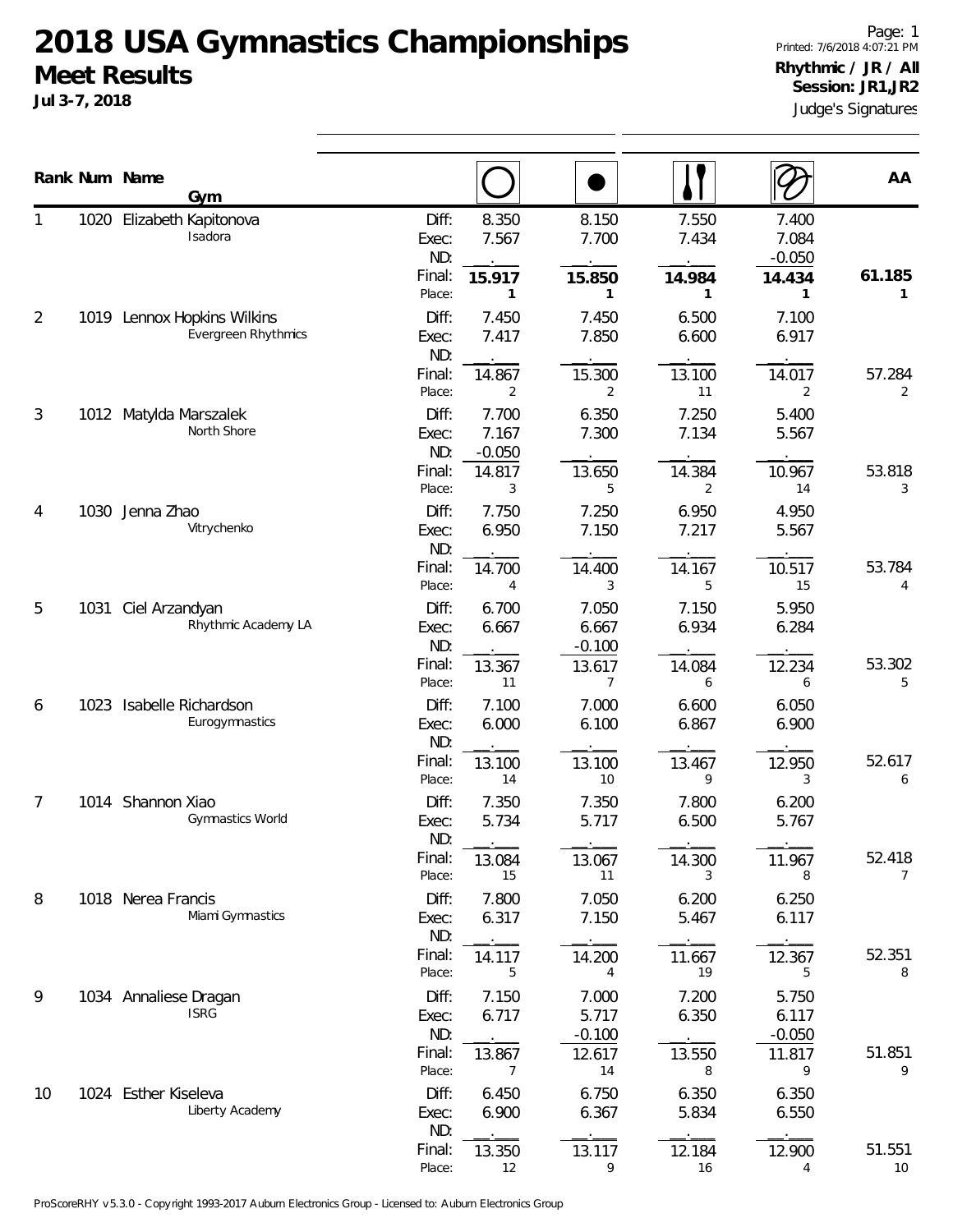## **2018 USA Gymnastics Championships Meet Results**

**Jul 3-7, 2018**

|    |      | Rank Num Name<br>Gym                                |                       |                            |                            |                            |                            | AA           |
|----|------|-----------------------------------------------------|-----------------------|----------------------------|----------------------------|----------------------------|----------------------------|--------------|
| 11 | 1015 | Helena Pavlovcic<br>California Rhythms              | Diff:<br>Exec:<br>ND: | 7.150<br>6.617             | 6.900<br>5.984             | 7.600<br>6.384             | 5.350<br>4.850             |              |
|    |      |                                                     | Final:<br>Place:      | 13.767<br>8                | 12.884<br>13               | 13.984<br>7                | 10.200<br>19               | 50.835<br>11 |
| 12 |      | 1025 Gergana Petkova<br>North Shore                 | Diff:<br>Exec:<br>ND: | 6.800<br>6.867             | 5.600<br>4.767             | 7.200<br>6.117             | 5.350<br>6.100             |              |
|    |      |                                                     | Final:<br>Place:      | 13.667<br>9                | 10.367<br>22               | 13.317<br>10               | 11.450<br>10               | 48.801<br>12 |
| 13 |      | 1029 Madeleine Avila<br>Vitrychenko                 | Diff:<br>Exec:<br>ND: | 7.350<br>5.417             | 7.150<br>6.350             | 6.100<br>5.317             | 5.100<br>5.134             |              |
|    |      |                                                     | Final:<br>Place:      | 12.767<br>21               | 13.500<br>8                | 11.417<br>21               | 10.234<br>18               | 47.918<br>13 |
| 14 |      | 1016 Julia Naishuler<br>Isadora                     | Diff:<br>Exec:<br>ND: | 5.950<br>4.450<br>$-0.300$ | 6.600<br>5.734             | 7.800<br>6.484             | 5.450<br>5.734             |              |
|    |      |                                                     | Final:<br>Place:      | 10.100<br>26               | 12.334<br>15               | 14.284<br>4                | 11.184<br>12               | 47.902<br>14 |
| 15 |      | 1027 Victoria Kobelev<br>Rhythmic Art               | Diff:<br>Exec:<br>ND: | 6.950<br>6.034             | 7.200<br>5.800<br>$-0.050$ | 6.400<br>3.150<br>$-0.050$ | 6.050<br>6.017<br>$-0.050$ |              |
|    |      |                                                     | Final:<br>Place:      | 12.984<br>16               | 12.950<br>12               | 9.500<br>25                | 12.017<br>7                | 47.451<br>15 |
| 16 | 1017 | Niki Herkenhoff<br>Eurogymnastics                   | Diff:<br>Exec:<br>ND: | 6.800<br>6.100             | 5.350<br>6.584             | 5.600<br>5.184             | 5.700<br>5.434             |              |
|    |      |                                                     | Final:<br>Place:      | 12.900<br>17               | 11.934<br>16               | 10.784<br>22               | 11.134<br>13               | 46.752<br>16 |
| 17 | 1021 | Sutjiati Narendra<br>Eurogymnastics                 | Diff:<br>Exec:<br>ND: | 6.800<br>6.800             | 5.250<br>5.350             | 5.650<br>6.500             | 5.150<br>5.417<br>$-0.300$ |              |
|    |      |                                                     | Final:<br>Place:      | 13.600<br>10               | 10.600<br>20               | 12.150<br>17               | 10.267<br>17               | 46.617<br>17 |
| 18 |      | 1036 Erica Foster<br>NorthWest Rhythmic             | Diff:<br>Exec:<br>ND: | 7.100<br>6.817             | 6.350<br>5.700<br>$-0.350$ | 5.950<br>6.034             | 4.200<br>4.750             |              |
|    |      |                                                     | Final:<br>Place:      | 13.917<br>6                | 11.700<br>17               | 11.984<br>18               | 8.950<br>23                | 46.551<br>18 |
| 19 |      | 1035 Alexandria Kautzman<br><b>Burlo Gymnastics</b> | Diff:<br>Exec:<br>ND: | 7.200<br>6.200<br>$-0.600$ | 7.250<br>6.434<br>$-0.050$ | 6.000<br>4.500             | 3.800<br>5.600             |              |
|    |      |                                                     | Final:<br>Place:      | 12.800<br>19               | 13.634<br>6                | 10.500<br>23               | 9.400<br>21                | 46.334<br>19 |
| 20 |      | 1026 Naomi Skotnikov<br>Vitrychenko                 | Diff:<br>Exec:<br>ND: | 6.650<br>6.134             | 5.900<br>5.317             | 6.950<br>6.117             | 5.000<br>4.500<br>$-0.300$ |              |
|    |      |                                                     | Final:<br>Place:      | 12.784<br>20               | 11.217<br>18               | 13.067<br>13               | 9.200<br>22                | 46.268<br>20 |